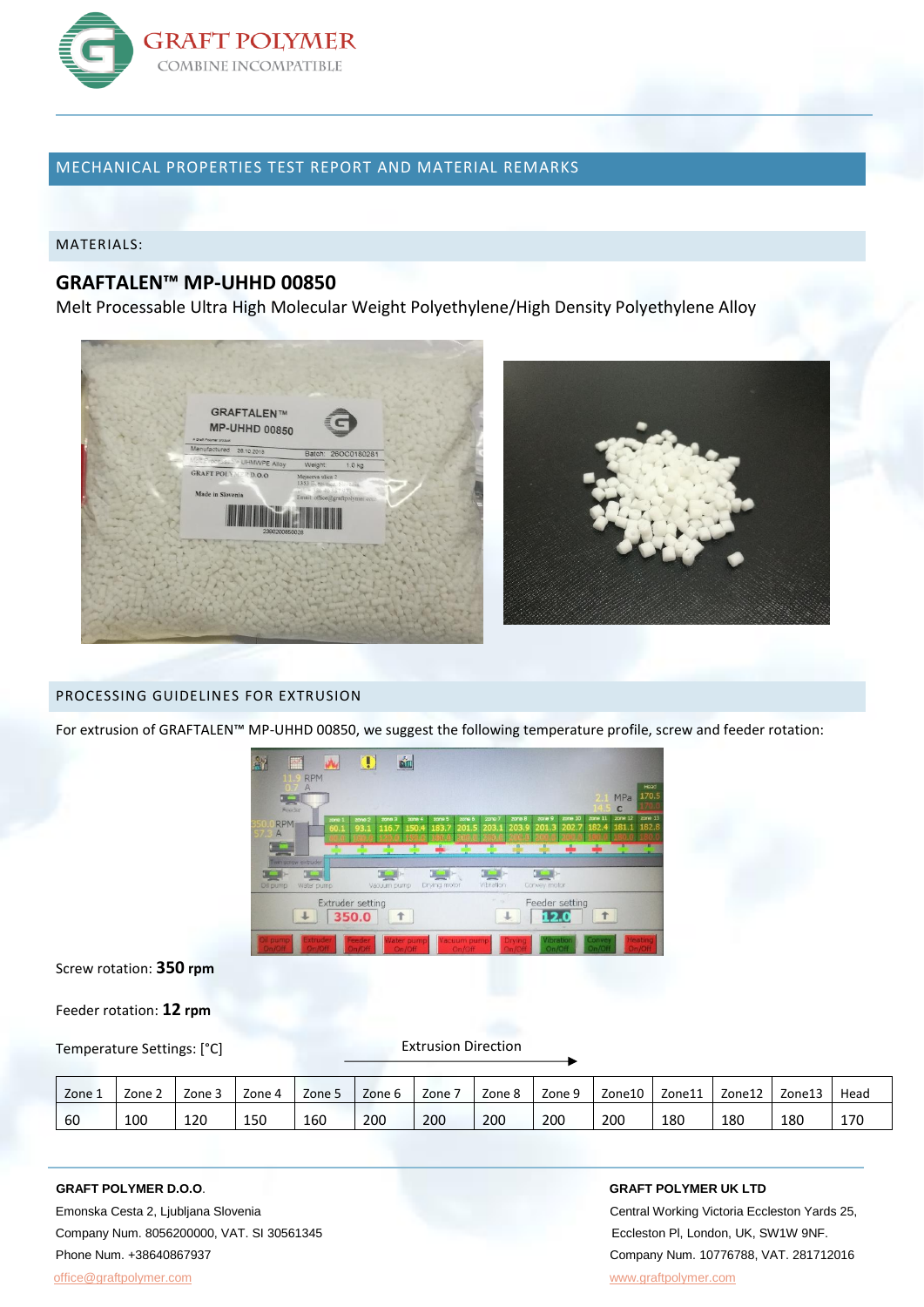



### PERFORMED TESTS:

| <b>Test Name</b>       | <b>Measured Property</b>                  | <b>Testing Device</b>                | <b>Standard</b> |
|------------------------|-------------------------------------------|--------------------------------------|-----------------|
| <b>Tensile Test</b>    | Tensile Strength at Yield, Max. and Break | <b>Universal Testing Machine</b>     | <b>ISO 527</b>  |
| Charpy Impact Strength | Notched Impact Strength                   | <b>Charpy Pendulum Impact Tester</b> | <b>ISO 179</b>  |
| Melt Flow Index/Rate   | MFI                                       | <b>MFI Tester Machine</b>            | ISO 1133        |
| <b>Shore Hardness</b>  | Shore D Hardness                          | Shore D Durometer                    | ASTM D2240      |
| Density                | Density                                   | Pycnometer/Immersion Method          | ISO 1183        |

All tests were performed on Extrusion Molded Specimen (1A specimen size by ISO 527). Samples were extruded at normal processing parameters (180°C-200°C) with a twin screw extruder and pressed to 4 mm thickness under a press machine at 200°C.



 **GRAFT POLYMER D.O.O**. **GRAFT POLYMER UK LTD** Emonska Cesta 2, Ljubljana Slovenia Central Working Victoria Eccleston Yards 25, Company Num. 8056200000, VAT. SI 30561345 Eccleston Pl, London, UK, SW1W 9NF. Phone Num. +38640867937 Company Num. 10776788, VAT. 281712016 [office@graftpolymer.com](mailto:office@graftpolymer.com) [www.graftpolymer.com](http://www.graftpolymer.com/)

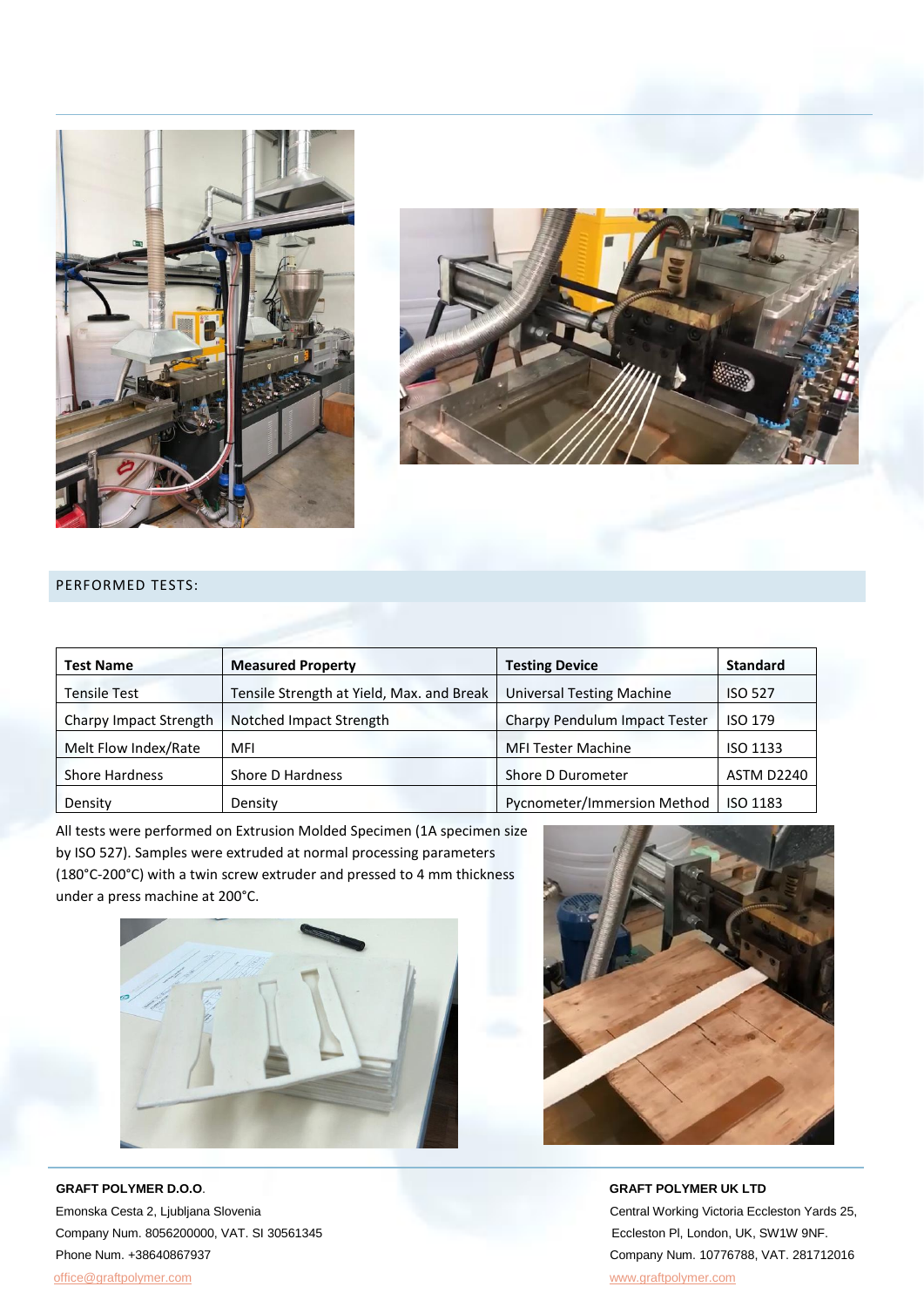## TENSILE TEST RESULTS

Tested with a universal testing machine at the speed of 10 mm/min.

| <b>Property</b>                         | <b>Results</b> |       |  |  |
|-----------------------------------------|----------------|-------|--|--|
| Tensile Strength at Yield [MPa]         | 18,4           | ±0,30 |  |  |
| Strain at Yield [%]                     | 9,8            | ±0,14 |  |  |
| Tensile Strength at Break (=Max.) [MPa] | 30,9           | ±0,88 |  |  |
| Strain at Break [%]                     | 395            | ±3,6  |  |  |



Emonska Cesta 2, Ljubljana Slovenia Central Working Victoria Eccleston Yards 25, Company Num. 8056200000, VAT. SI 30561345 Eccleston Pl, London, UK, SW1W 9NF. Phone Num. +38640867937 Company Num. 10776788, VAT. 281712016 [office@graftpolymer.com](mailto:office@graftpolymer.com) [www.graftpolymer.com](http://www.graftpolymer.com/)

#### **GRAFT POLYMER D.O.O**. **GRAFT POLYMER UK LTD**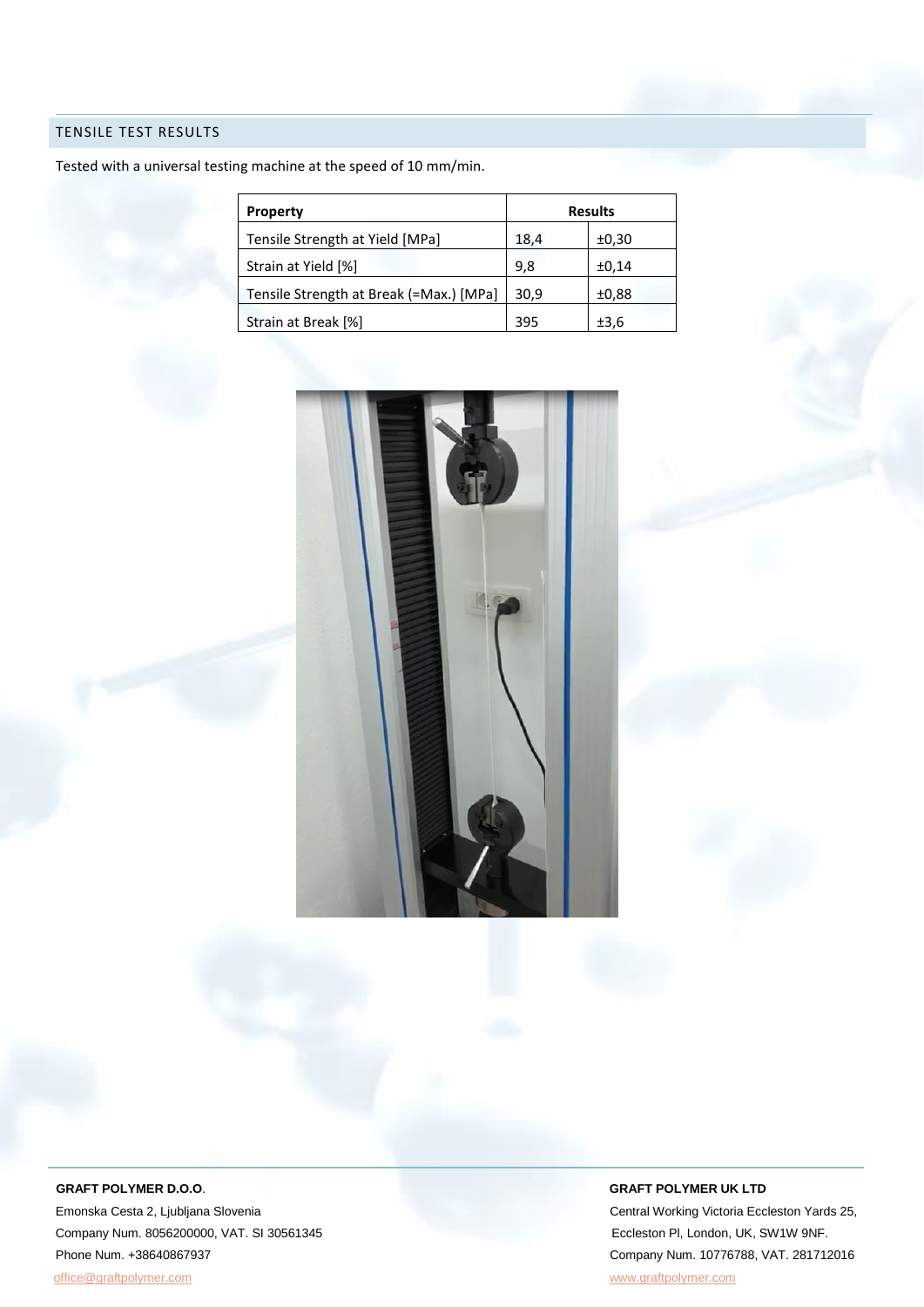#### CHARPY IMPACT TEST

Charpy Impact test was also performed on Extrusion Molded Specimen. Specimen was tested with A type notch, direction of impact was edgewise.

\*Note: Charpy test is not comparable to Izod (ISO 180) and Tensile Impact Strength (ISO 8256)

| <b>Property</b>                             | <b>Results</b> |      |
|---------------------------------------------|----------------|------|
| Charpy Impact Strength [kJ/m <sup>2</sup> ] | <b>NB</b>      |      |
| @ 23°C                                      |                |      |
| Charpy Impact Strength [kJ/m <sup>2</sup> ] | 10             | ±0.5 |
| @ 40°C                                      |                |      |



#### MELT FLOW INDEX

MFI was measured with 5 kg weight at material temperature 230°C.

\*Note: When heating the MFI Tester to 230°C, the material itself had only 110°C, as UHMWPE is very bad at conducting heat. To heat the material to 230°C, MFI was set to 350°C and material temperature was measured at the die with a laser termometer.

| <b>Property</b>   | <b>Results</b> |
|-------------------|----------------|
| MFI @ 230°C, 5 kg | 8,5            |



### SHORE D HARDNESS

Hardness was measured with Shore D Durometer at ambient conditions.

| Propery          | <b>Results</b> |
|------------------|----------------|
| Shore D Hardness | 60             |

 Company Num. 8056200000, VAT. SI 30561345 Eccleston Pl, London, UK, SW1W 9NF. Phone Num. +38640867937 Company Num. 10776788, VAT. 281712016 [office@graftpolymer.com](mailto:office@graftpolymer.com) [www.graftpolymer.com](http://www.graftpolymer.com/)

#### **GRAFT POLYMER D.O.O**. **GRAFT POLYMER UK LTD**

Emonska Cesta 2, Ljubljana Slovenia Central Working Victoria Eccleston Yards 25,